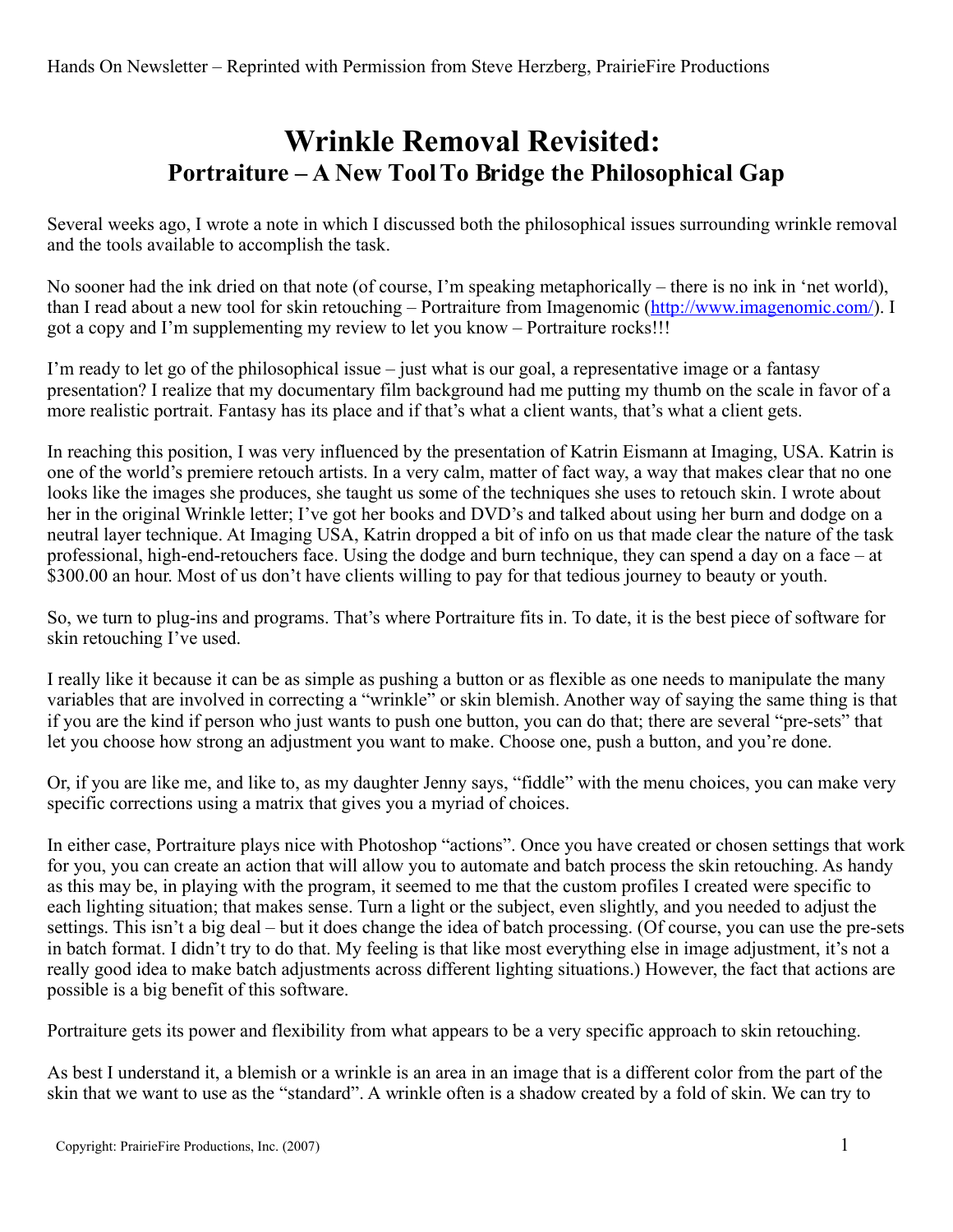Hands On Newsletter – Reprinted with Permission from Steve Herzberg, PrairieFire Productions

light around this – but unless we totally blow out a face so there is no shadow, or at the other end shoot it so dark that there is no lighter area, the shadow/line will show. The same can be said for acne. It is simply skin of a different color.

All of the retouching techniques I mentioned in the previous letter deal with changing the color of the wrinkle or blemish. Be it the patch, healing, or clone tools or burning and dodging on a neutral layer – we are changing colors. Suzette Allen uses "color replacement" to retouch acne. See [http://www.shootsmarter.com/infocenter/sa027.html.](http://www.shootsmarter.com/infocenter/sa027.html) So, when we retouch skin, we are simply changing the color of pixels, and adjusting the opacity to determine how much of the old shows through the new.

Portraiture, in a set of very helpful instructional materials, teaches us that there is a broad range of skin "tonality" both across the range of people we will shoot, and within the skin of one specific person. The challenge for a software program is to recognize the range and make specific adjustments that are tailored to each different area of the skin. (To test this theory, the next time you are in your image adjustment program, take RGB readings on different portions of a face; you'll see that even portions very close to each other have different readings. So, when an adjustment program has to go in to make color changes on a blemish or wrinkle, it has to see these differences and determine which to leave alone and which to change.) The challenge for the software is to make a consistent change for the better across a broad range of "tonality" readings.

We don't have to know any of this. The software does. So, if we choose to push just one button, all we need to know is that after that push the software will do a very sophisticated analysis before making its adjustments. From what I can tell, Portraiture meets the challenge.

However, I chose to do more than just push the button and go "Ahh" at the results. I wanted to push the program to see how it would handle a difficult image. So, I went into the user friendly, non-automatic mode.

For an image, I chose one of the shots of Wrinkle Woman, my pretty friend whose portrait session for her boyfriend started the whole debate about the role of wrinkles in an image. The image was shot with a "noir" look -- a deep shadow line on one the broad side of her face.

One of the things I like most about Portraiture's approach is the use of "masks" to both show us and allow us to control what areas of the skin will be affected by the adjustments. Don't get scared. We need not know "mask" theory as we might in Photoshop. Portraiture will make the mask for us. By use of an eyedropper, we pick the predominant color we think best represents an area of clear skin – clear of wrinkles and/or acne. The program, using that color, creates a mask. We can add to or subtract from that mask by using an eyedropper to add colors.

The cool thing about a color-mask-based system is that it knows that there is a difference between hair color and skin color (in most cases). So, things like eyebrows and eyes, hair and lips, are easily excluded. Other programs use "detail" based selections. To save things like eyebrows, you have to diminish the corrections done on fine details. This can cause a problem when the wrinkle or blemish is "fine". By starting with a mask, Imagenomic's technology seems to know the difference between a wrinkle and an eyelash – and if it gets fooled, you can adjust it.

The Noir lighting on Wrinkle Woman presented a problem. If I simply picked a color sample from the short lit (brighter) side, it wouldn't handle the skin in the shadow. Portraiture allowed me to adjust the mask to fit the lighting pattern. Not all programs or tools allow this. I think it is a real benefit.

Another feature I really liked were the side-by-side preview windows – one that showed the original image and one that showed the mask or the corrections. The previews were quick on a G5 Mac. That's important to me. I hate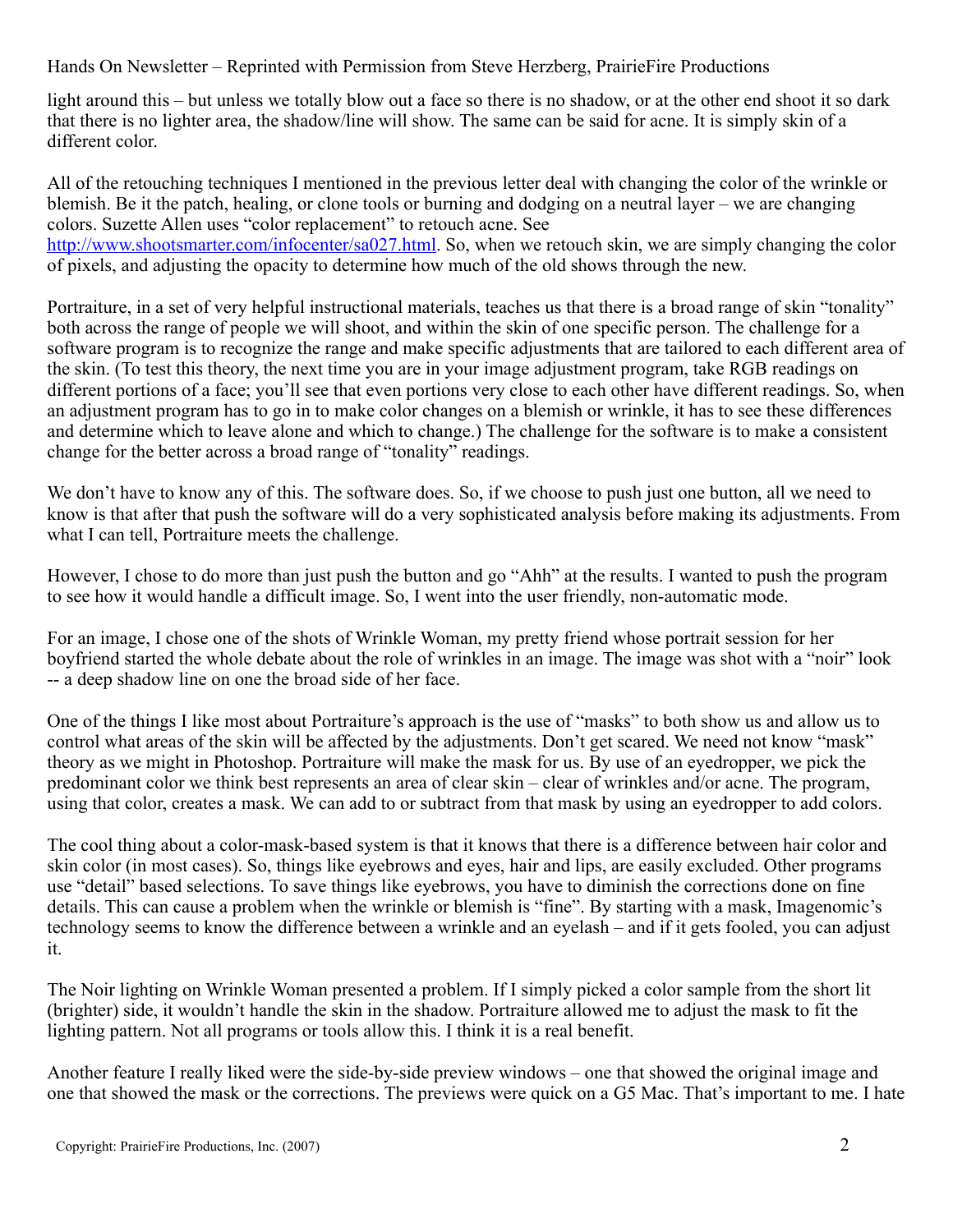Hands On Newsletter – Reprinted with Permission from Steve Herzberg, PrairieFire Productions

to wait for anything.

The remaining interface is simple. Sliders allow you to dial in the amount of smoothing you want on "fine", "medium" and "large" detail areas. Because I had a mask, I was able to concentrate the impact on the skin areas that concerned me and not the other areas that might be inadvertently included in an adjustment.

There's a lot more in this plug-in, but no need to discuss it. There's bracketing, saving previews and profiles – lots of stuff.

And, there's some stuff I didn't find helpful. I think the program has tried to put more in than need be. There is an "Enhancement" section that allows one to sharpen, soften, and adjust "warmth", brightness and contrast. I, for one, will do that in RAW and/or Photoshop. So, I turned off the section. You might find it helpful. If so, turn it on.

Portraiture is a great plug-in. If the proof of the pudding is in the tasting, the proof of the plug-in is in the result. I liked the look I got. I found the skin looked real and natural – not like plasticized Barbie skin. Because the work is done on a separate layer, one can use both a mask and the opacity adjustment to fine-tune the result. I didn't have to do that. I liked it the way it came out.

I know my reviews tend to be a bit complex so let me make one thing clear – THIS IS AN EASY TOOL TO USE – BOTH FOR THE BEGINNER WHO JUST WANTS TO PUSH A BUTTON OR THE MORE ADVENTUROUS RETOUCHER WHO WANTS TO DO CUSTOM WORK. Even in its "advanced" mode, it is easy to master.

It is the best skin program I've used and it will be my go to tool when facing acne and wrinkles.

BTW -- I am so impressed with Portraiture that I'm going to try two other Imagenomic programs – Noiseware and Real Grain. Reviews will be forthcoming.

Actually, I've already goofed around with Noiseware. Haven't read the manual – just pushed some buttons. Just for the heck of it I ran it on the Wrinkle Woman image. No adjustments, just pushed a button. The result was amazing. Smooth skin, a very cool look – a little bit on the fantasy side, but a look she would love.

I mentioned Noiseware to a photographer friend who is a Photoshop guru. He knew the program and told me that it had once "saved his ass". It seems he went outside to take the family Christmas photo. Like many of us, he didn't realize that his camera had been set at a very high ISO for his kid's nighttime sports event – and never set back. The resulting image was grainy. He downloaded a trial copy of Noiseware, pushed the button (no custom settings) and "Voila", he got a very useable image.

I'll try this program and report back to you the next time I shoot high ISO (deliberately or by mistake.)